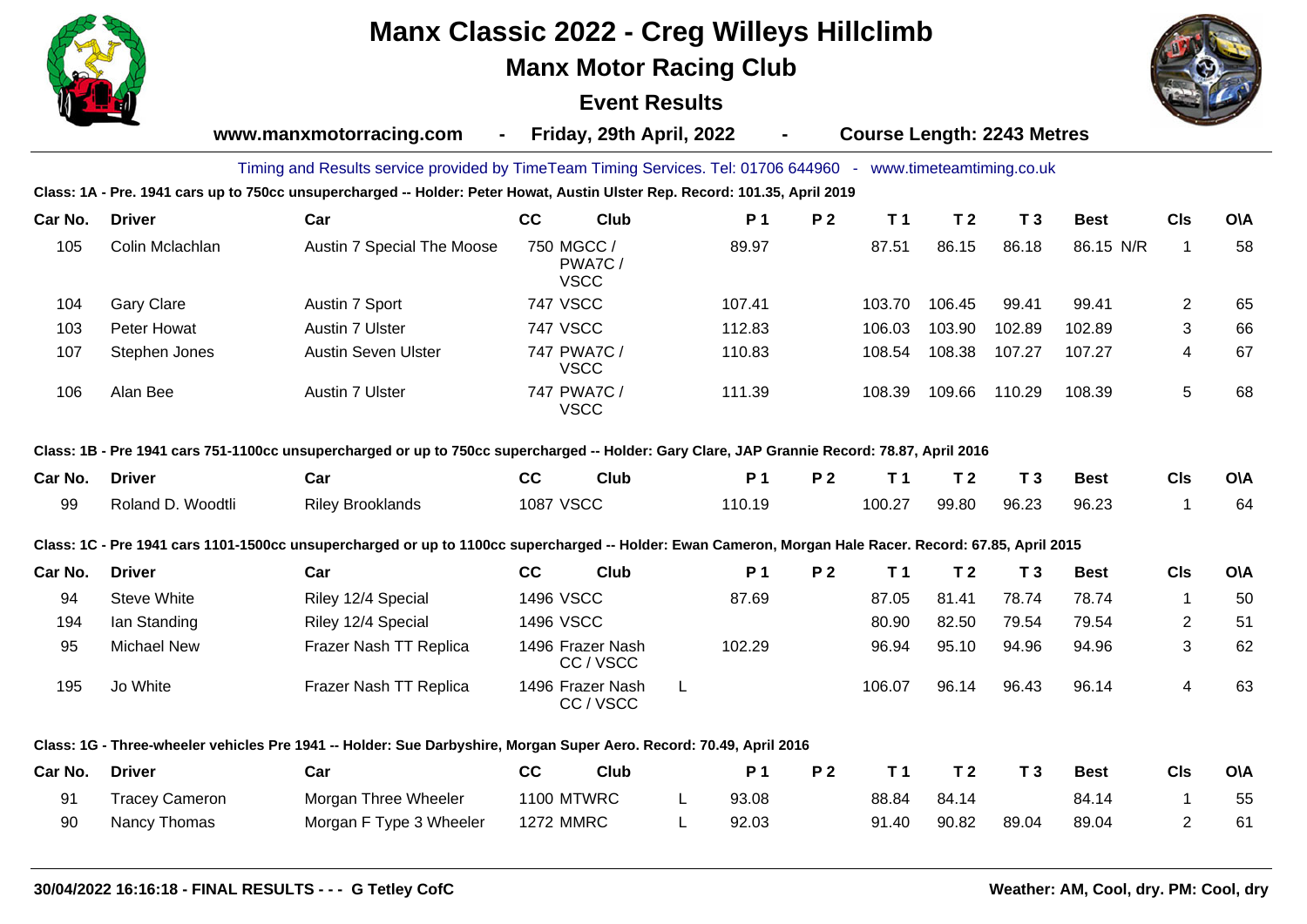|         |                                          | Class: 2A - Pre 1968 classic cars up to 1500cc -- Holder: Robert Newall, Buckler DD 1. Record: 64.17, April 2018           |                  |                                            |            |                |                |                |                |             |                         |            |
|---------|------------------------------------------|----------------------------------------------------------------------------------------------------------------------------|------------------|--------------------------------------------|------------|----------------|----------------|----------------|----------------|-------------|-------------------------|------------|
| Car No. | <b>Driver</b>                            | Car                                                                                                                        | cc               | Club                                       | P 1        | P <sub>2</sub> | T <sub>1</sub> | T <sub>2</sub> | T <sub>3</sub> | <b>Best</b> | <b>CIs</b>              | <b>OVA</b> |
| 87      | Dave Musgrove                            | Morris Mini                                                                                                                | <b>1430 MMRC</b> |                                            | 69.53      |                | 68.18          | 68.10          | 67.85          | 67.85       | $\mathbf{1}$            | 28         |
| 86      | Austin Mini Cooper S<br>James Mylchreest |                                                                                                                            | <b>1293 MMRC</b> |                                            | 71.04      |                | 70.07          | 70.45          | 70.10          | 70.07       | 2                       | 35         |
|         |                                          | Class: 2B - Pre 1968 classic cars over 1501cc up to 2000cc -- Holder: Dan Smith, Peerless GT. Record: 68.55, April 2018    |                  |                                            |            |                |                |                |                |             |                         |            |
| Car No. | <b>Driver</b>                            | Car                                                                                                                        | cc               | Club                                       | <b>P</b> 1 | P <sub>2</sub> | T <sub>1</sub> | T <sub>2</sub> | T <sub>3</sub> | <b>Best</b> | <b>CIs</b>              | <b>OVA</b> |
| 81      | <b>Tim Greenhill</b>                     | MG <sub>B</sub>                                                                                                            |                  | 1840 MGCC / VSCC                           | 71.90      |                | 67.46          | 66.56          | 65.66          | 65.66 N/R   | $\mathbf{1}$            | 21         |
| 80      | David Mylchreest                         | MG <sub>B</sub>                                                                                                            |                  | 1840 MMRC /<br><b>MGCC</b>                 | 70.24      |                | 69.43          | 68.85          | 69.11          | 68.85       | 2                       | 32         |
| 82      | Tim Crighton                             | Frazer Nash Le Mans<br>Replica                                                                                             |                  | 1971 MMRC / AHC                            | 76.05      |                | 71.61          | 71.34          | 69.91          | 69.91       | 3                       | 34         |
| 83      | Michael Crutchley                        | Alfa Romeo Giulia 1300                                                                                                     | 1600 HDMC        |                                            | 87.54      |                | 86.35          | 83.19          | 81.29          | 81.29       | $\overline{4}$          | 54         |
|         |                                          | Class: 2C - Pre 1968 classic cars over 2001cc up 3000cc -- Holder: Robert Barnard, Triumph TR 4. Record: 66.05, April 2019 |                  |                                            |            |                |                |                |                |             |                         |            |
| Car No. | <b>Driver</b>                            | Car                                                                                                                        | cc               | Club                                       | P 1        | P <sub>2</sub> | T <sub>1</sub> | T <sub>2</sub> | T <sub>3</sub> | <b>Best</b> | <b>CIs</b>              | <b>OVA</b> |
| 76      | <b>Robert Barnard</b>                    | Triumph TR4                                                                                                                | 2300 MMRC        |                                            | 71.99      |                | 70.75          | 68.56          | 69.62          | 68.56       | $\mathbf{1}$            | 29         |
| 75      | <b>Tim Parker</b>                        | Aston Martin DB Mk III                                                                                                     | 2922 VSCC        |                                            | 88.89      |                | 79.56          | 79.57          | 77.12          | 77.12       | $\overline{c}$          | 46         |
| 54      | <b>Tim George</b>                        | MG C                                                                                                                       |                  | 3000 MMRC /<br><b>MGCC</b>                 | 80.94      |                | 78.74          | 79.27          | 77.97          | 77.97       | $\mathfrak{S}$          | 48         |
| 77      | Samantha Browne                          | Triumph TR4                                                                                                                | 2138 MMRC        |                                            | 86.27      |                | 80.35          | 80.26          | 78.57          | 78.57       | $\overline{\mathbf{4}}$ | 49         |
| 175     | <b>Andrew Howe--Davies</b>               | Aston Martin DB Mk III                                                                                                     | 2992 VSCC        |                                            |            |                | 82.91          | 80.91          | 81.38          | 80.91       | 5                       | 53         |
|         |                                          | Class: 3A - Pre 1981 classic cars up to 1500cc -- Holder: Tony Mitchell, Mini Cooper S. Record: 65.05, April 2017          |                  |                                            |            |                |                |                |                |             |                         |            |
| Car No. | <b>Driver</b>                            | Car                                                                                                                        | cc               | Club                                       | <b>P1</b>  | P <sub>2</sub> | T <sub>1</sub> | T <sub>2</sub> | T <sub>3</sub> | <b>Best</b> | <b>CIs</b>              | <b>O\A</b> |
| 65      | <b>Tony Mitchell</b>                     | Morris Mini Cooper S                                                                                                       | <b>1299 MMRC</b> |                                            | 67.66      |                | 66.25          | 66.28          | 65.23          | 65.23       | $\mathbf{1}$            | 18         |
| 66      | Mark Whiteley                            | Austin Morris Mini Clubman<br>Gt                                                                                           | <b>1380 MMRC</b> |                                            | 68.43      |                | 68.49          | 67.50          | <b>DNF</b>     | 67.50       | $\overline{2}$          | 27         |
| 67      | <b>Richard Derrick</b>                   | Morris 1275 GT                                                                                                             |                  | 1380 BOC / LDMC /<br>PCCGB/<br><b>VSCC</b> | 73.10      |                | 69.71          | 68.70          | 68.74          | 68.70       | 3                       | 31         |
| 68      | <b>Graham Leece</b>                      | Morris Mini                                                                                                                | <b>1380 MMRC</b> |                                            | 76.26      |                | 74.14          | 73.45          | 73.29          | 73.29       | $\overline{\mathbf{4}}$ | 38         |
| 69      | Nigel Walton                             | <b>Triumph Spitfire</b>                                                                                                    |                  | 1500 CMSCC                                 | 81.19      |                | 77.94          | 76.18          | 77.21          | 76.18       | $\mathbf 5$             | 44         |
| 164     | Hugo Holder                              | <b>BMC Mini</b>                                                                                                            | <b>1275 MMRC</b> |                                            | 88.80      |                | 84.15          |                |                | 84.15       | 6                       | 56         |
| 64      | <b>Mark Barton</b>                       | Austin Mini Cooper S                                                                                                       | <b>1275 MMRC</b> |                                            | 92.76      |                | 87.37          |                |                | 87.37       | $\overline{7}$          | 60         |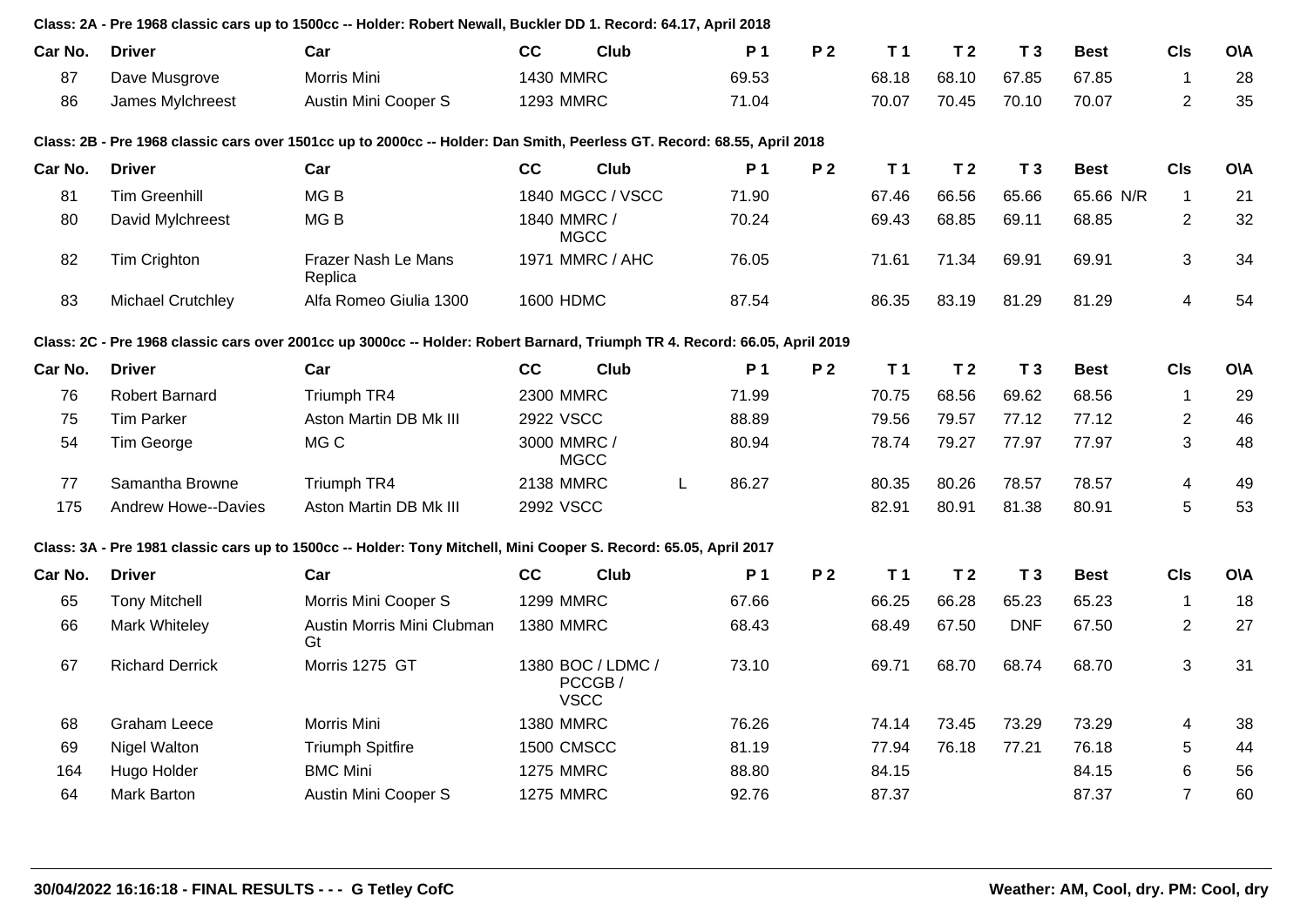## **Class: 3B - Pre 1981 classic cars over 1501cc up to 2000cc -- Holder: Tom Burgess, Ford Escort Mk II. Record: 56.99, April 2017**

| Car No. | <b>Driver</b>         | Car                                                                                                                                 | cc               | <b>Club</b>                 | <b>P1</b>      | P <sub>2</sub> | T <sub>1</sub> | T <sub>2</sub> | T <sub>3</sub> | <b>Best</b> | <b>CIs</b>     | <b>OVA</b> |
|---------|-----------------------|-------------------------------------------------------------------------------------------------------------------------------------|------------------|-----------------------------|----------------|----------------|----------------|----------------|----------------|-------------|----------------|------------|
| 60      | Jeffrey King          | Ford Escort Mk1                                                                                                                     |                  | 1994 LDMC /                 | 63.93          |                | 63.71          | 62.56          | 63.61          | 62.56       | $\mathbf{1}$   | 13         |
| 58      | Simon Durling         | Renault Alpine A110                                                                                                                 | 1796 MAC /       |                             | 76.92          |                | 74.98          | 72.99          | 72.56          | 72.56       | $\overline{c}$ | 36         |
| 62      | Jago Keen             | Lancia Fulvia 1600 HF                                                                                                               |                  | 1584 MMRC / FOC /<br>MGCC/  | 78.19          |                | 76.69          | 76.69          | 72.96          | 72.96       | 3              | 37         |
| 61      | <b>Donald Skelton</b> | <b>Ford Escort Mexico</b>                                                                                                           |                  | 2000 PWA7C /<br>VSCC/       | 78.03          |                | 78.88          | 75.99          | 74.74          | 74.74       | 4              | 39         |
| 57      | <b>Tony Browne</b>    | <b>Triumph Dolomite Sprint</b>                                                                                                      |                  | 1998 MMRC /                 | 77.53          |                | 75.59          |                |                | 75.59       | 5              | 43         |
| 59      | Keith Dobinson        | Ford Escort Mk1 RS 2000                                                                                                             |                  | 1993 CMSCC /<br>VSCC/       | 90.12          |                | 86.76          | 89.86          | 85.16          | 85.16       | 6              | 57         |
|         |                       | Class: 3C - Pre 1981 classic cars over 2001cc up to 3000cc -- Holder: Martyn Ellis, Talbot Sunbeam Lotus. Record: 60.37, April 2018 |                  |                             |                |                |                |                |                |             |                |            |
| Car No. | <b>Driver</b>         | Car                                                                                                                                 | cc               | <b>Club</b>                 | P <sub>1</sub> | P <sub>2</sub> | T <sub>1</sub> | T <sub>2</sub> | T <sub>3</sub> | <b>Best</b> | <b>CIs</b>     | <b>OVA</b> |
| 53      | Nick Smith            | Triumph TR6                                                                                                                         |                  | <b>2600 CMSCC</b>           | 70.52          |                | 66.67          | 66.49          | 65.45          | 65.45       | $\mathbf{1}$   | 20         |
| 52      | Roger McEwen          | Triumph TR6 PI                                                                                                                      | <b>2598 MMRC</b> |                             | 83.86          |                | 78.93          | 76.26          | 75.42          | 75.42       | $\overline{2}$ | 42         |
|         |                       | Class: 3D - Pre 1981 classic cars over 3001cc -- Holder: Roddie Feilden, Morgan Plus 8. Record: 61.06, April 2017                   |                  |                             |                |                |                |                |                |             |                |            |
| Car No. | <b>Driver</b>         | Car                                                                                                                                 | cc               | <b>Club</b>                 | P <sub>1</sub> | P <sub>2</sub> | T <sub>1</sub> | T <sub>2</sub> | T <sub>3</sub> | <b>Best</b> | <b>CIs</b>     | <b>O\A</b> |
| 46      | John Gadbury          | Jensen Interceptor                                                                                                                  | <b>7212 MMRC</b> |                             | 67.18          |                | 66.42          | 65.51          | 65.19          | 65.19       | $\mathbf{1}$   | 17         |
| 45      | Charles Morgan        | Morgan Plus 8                                                                                                                       |                  | 4500 MSCC /<br><b>MTWRC</b> | 68.80          |                | 67.11          | 69.42          | 65.31          | 65.31       | $\overline{2}$ | 19         |
| 42      | Jim Giddings          | Triumph TR 8                                                                                                                        | 4800 JOC         |                             | 71.59          |                | 68.30          | 69.07          | 66.06          | 66.06       | 3              | 22         |
| 44      | Keith Redhead         | Triumph TR7 V8                                                                                                                      | 3500 MMRC        |                             | 80.99          |                | 81.73          | 80.44          | 80.56          | 80.44       | 4              | 52         |
|         |                       | Class: 6A - Post 1981 road saloon and sports cars up to 2000cc -- Holder: Ryan Henderson, Honda Civic Record: 59.13, April 2016     |                  |                             |                |                |                |                |                |             |                |            |
| Car No. | <b>Driver</b>         | Car                                                                                                                                 | cc               | Club                        | <b>P1</b>      | <b>P2</b>      | T <sub>1</sub> | T <sub>2</sub> | T <sub>3</sub> | <b>Best</b> | <b>CIs</b>     | <b>OVA</b> |
| 37      | Kim Adams             | <b>Lotus Elise</b>                                                                                                                  | <b>1800 MMRC</b> |                             | L<br>60.58     |                | 59.04          | 59.05          | 57.99          | 57.99 N/R   | $\overline{1}$ | 6          |
| 34      | Paul Skinner          | Nissan Micra                                                                                                                        | <b>1348 MMRC</b> |                             | 65.48          |                |                | 64.54          | 63.60          | 63.60       | $\overline{2}$ | 16         |
| 38      | Dave Corlett          | Opel Manta 400                                                                                                                      | <b>1997 MMRC</b> |                             | 67.51          |                | 67.96          | 66.85          | 66.10          | 66.10       | 3              | 23         |
| 137     | John Yates            | <b>Lotus Elise</b>                                                                                                                  | <b>1800 MMRC</b> |                             |                |                | 74.01          | 71.26          | 69.69          | 69.69       | 4              | 33         |
| 31      | Alan Hisscott         | <b>British Leyand Mini</b>                                                                                                          | <b>1275 MMRC</b> |                             | 96.83          |                | 89.92          |                | 86.19          | 86.19       | 5              | 59         |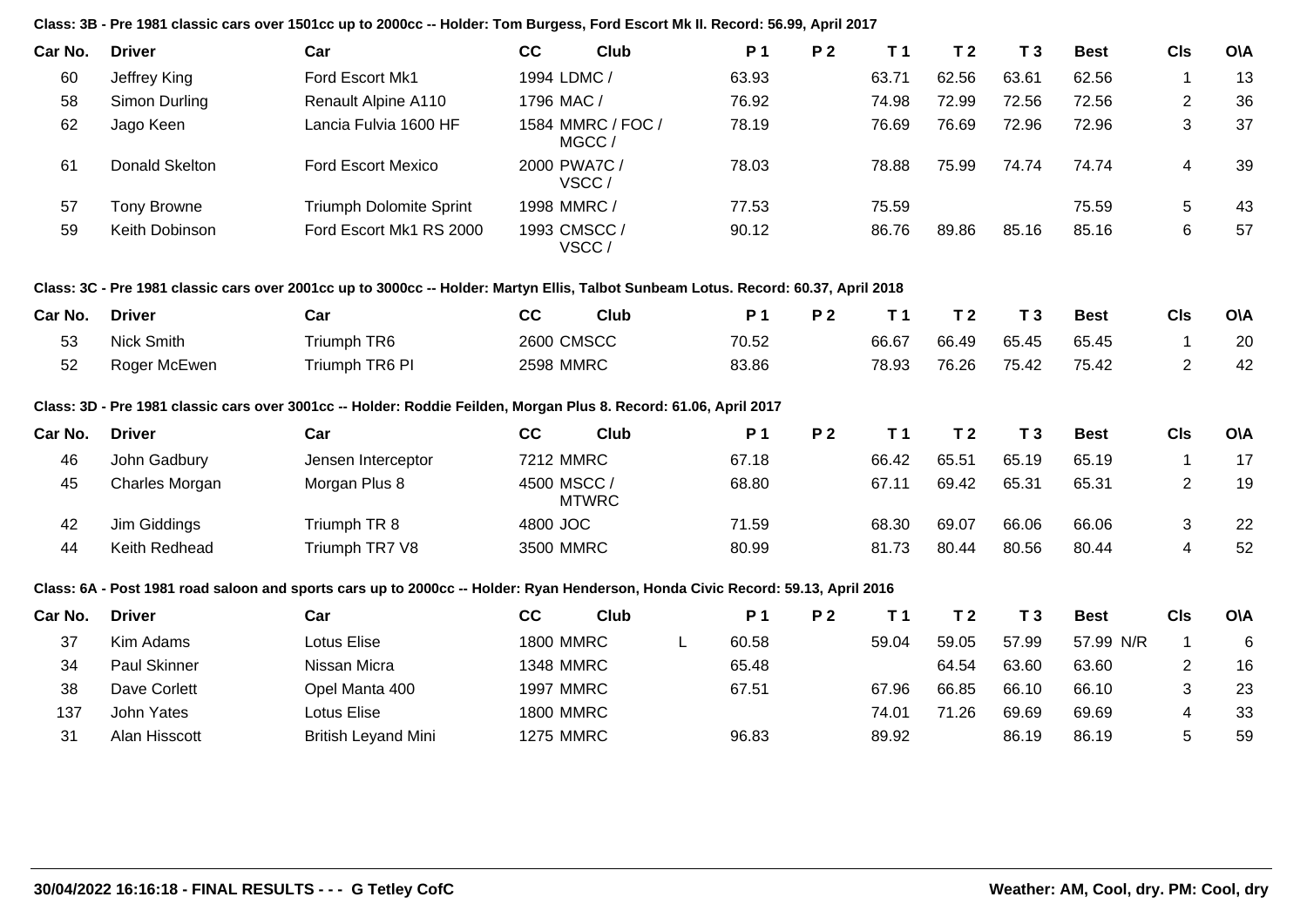**Car No. Driver Car CC Club P 1 P 2 T 1 T 2 T 3 Best Cls O\A** 27 Robbie Birrell Lotus Exige V6 Cup 3500S MMRC / LDMC 61.39 56.24 55.14 54.14 54.14 1 1 21 Sam Beevers Mitsubishi EVO 6 RS 1998T MMRC 57.94 55.47 54.46 54.54 54.46 2 2 122 Geraint Meek Subaru Impreza WRX 2495T MMRC 83.34 59.73 58.94 57.44 57.44 3 4 35 Steven Peel Toyota GR Yaris 1598T PCCGB 62.68 59.95 58.33 58.36 58.33 4 7 30 Rob Hill Ford Focus RS 2261T PCCGB 63.39 61.80 60.95 60.68 60.68 5 11 22 Andrew Meeke Subaru Impreza WRX 2495T HDMC 66.21 63.79 63.07 62.67 62.67 6 14 29 Stewart Rich Porsche Boxster 3200 PWA7C / **VSCC** 69.85 67.14 69.57 66.35 66.35 7 24 24 Chris Hudson Porsche Boxster 3200 VSCC 73.75 68.87 67.29 67.29 8 26 32 Tom Purves Morgan Roadster 2997 MSCC 72.31 74.29 69.72 68.66 68.66 9 30 96 Andrew Cawley BMW 3000 CI 2979 Frazer Nash CC / VSCC 79.56 78.45 78.95 75.34 75.34 10 41 36 Steven Beevers Ford Fiesta ST 1596T PCCGB 81.39 77.51 78.50 78.58 77.51 11 47 **Class: 7C - Post 1981 sports libre and kit cars up to 2000cc -- Holder: Sam Beevers, Peugeot 106 S1600. Record: 57.74, April 2018 Car No. Driver Car CC Club P 1 P 2 T 1 T 2 T 3 Best Cls O\A** 18 Jim Sugden GTM Libra 1800 LCC 77.15 76.21 76.04 74.97 74.97 1 40 **Class: 7D - Post 1981 sports libre and kit cars 2001cc and over -- Holder: John Pick, AMS Murtaya. Record: 58.74, April 2017 Car No. Driver Car CC Club P 1 P 2 T 1 T 2 T 3 Best Cls O\A** 117 John Pick **AMS Murtaya** 1993T HDMC / LCC / MAC 60.82 59.88 57.92 57.92 N/R 1 5 17 Mark Lawrence AMS Murtaya 1993T MMRC 64.57 61.55 61.43 61.26 61.26 2 12 16 Dave Maxted BMW E 36 2996 MMRC 82.61 80.61 79.05 76.24 76.24 3 45 **Class: 9C - Racing cars manufactured up to 31 December 1972 -- Holder: Andrew Smith, Cooper T43. Record: 57.16, April 2016 Car No. Driver Car CC Club P 1 P 2 T 1 T 2 T 3 Best Cls O\A** 11 Ewan Cameron Harrier F5000 5000 MTWRC 67.08 64.40 60.87 58.98 58.98 1 8

**Class: 6B - Post 1981 road saloon and sports cars 2001cc and over-- Holder: Tristan Kewley, Mitsubishi Lancer Evo 6. Record: 53.88, April 2018**